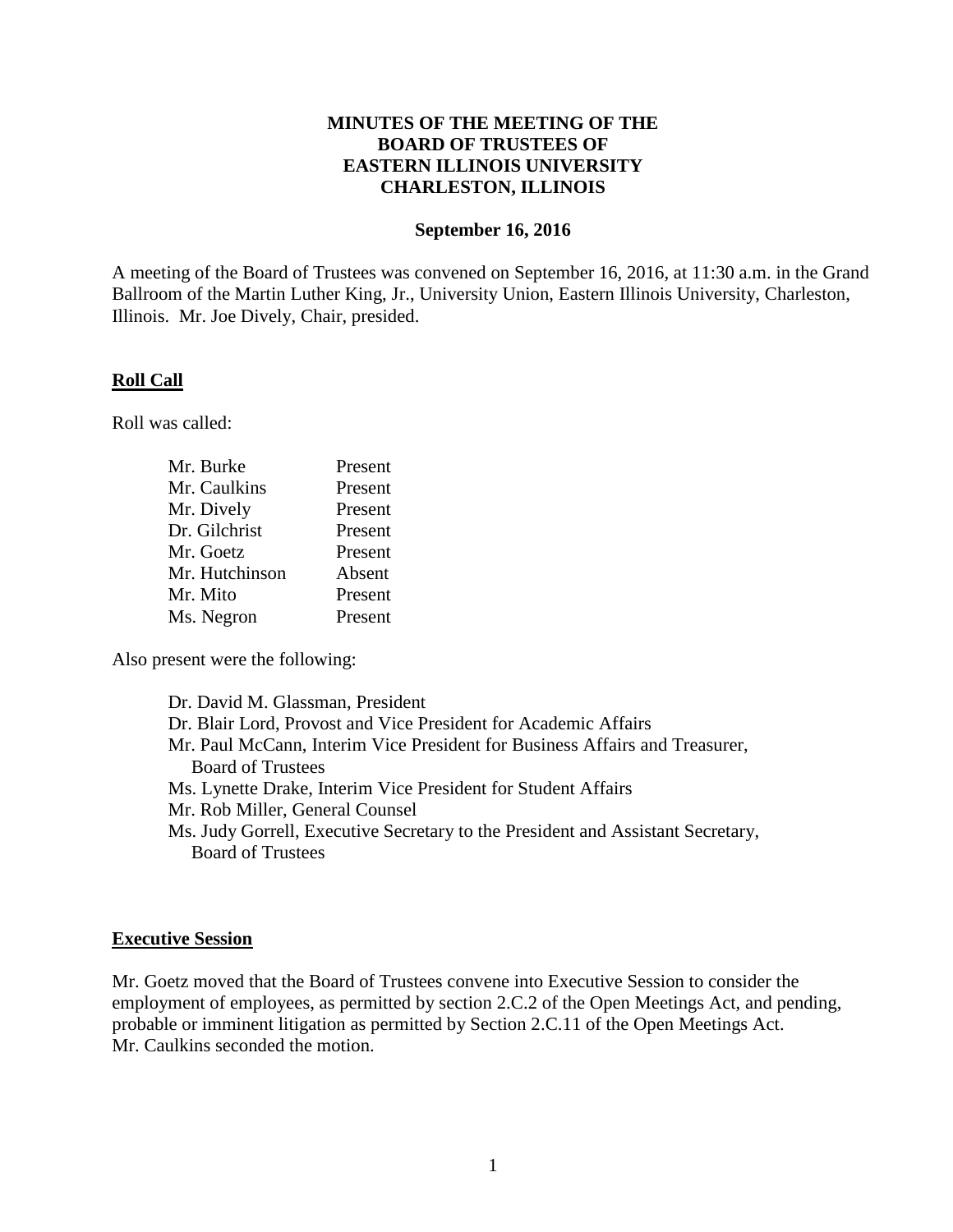Roll was called and the vote was as follows:

| Mr. Burke     | Yes |
|---------------|-----|
| Mr. Caulkins  | Yes |
| Dr. Gilchrist | Yes |
| Mr. Goetz     | Yes |
| Mr. Mito      | Yes |
| Ms. Negron    | Yes |
| Mr. Dively    | Yes |

Motion carried.

Mr. Caulkins moved to return to Open Session. Mr. Goetz seconded the motion.

Roll was called and the vote was as follows:

| Mr. Burke     | Yes |
|---------------|-----|
| Mr. Caulkins  | Yes |
| Dr. Gilchrist | Yes |
| Mr. Goetz     | Yes |
| Mr. Mito      | Yes |
| Ms. Negron    | Yes |
| Mr. Dively    | Yes |
|               |     |

Motion carried.

## **Information Items**

**Report from Board Chair -** Mr. Joe Dively, Chair of the Board of Trustees made brief comments and expressed his thanks to the Board and President Glassman as he begins his second term as Chair of the Board. He also thanked the administrative team, faculty, staff, and students for their remarkable combined spirit, commitment and love for EIU that has encouraged positivity during a very difficult time. Mr. Dively believes the best times lie ahead of us.

## **Committee Reports**

Executive/Planning Committee – The Executive/Planning Committee introduced Trustee Carl Mito as well as new Student Trustee Maralea Negron. The Executive/Planning Committee discussed the State of the University address. The President was confident and spoke to all stakeholders and sprinkling the address with humor. Themes of the address included the strength of the university and the urgency to modernize programs to increase enrollment. Some other topics discussed were the committee meeting schedule, the trustee conference in October and the President also provided a Board Relations report.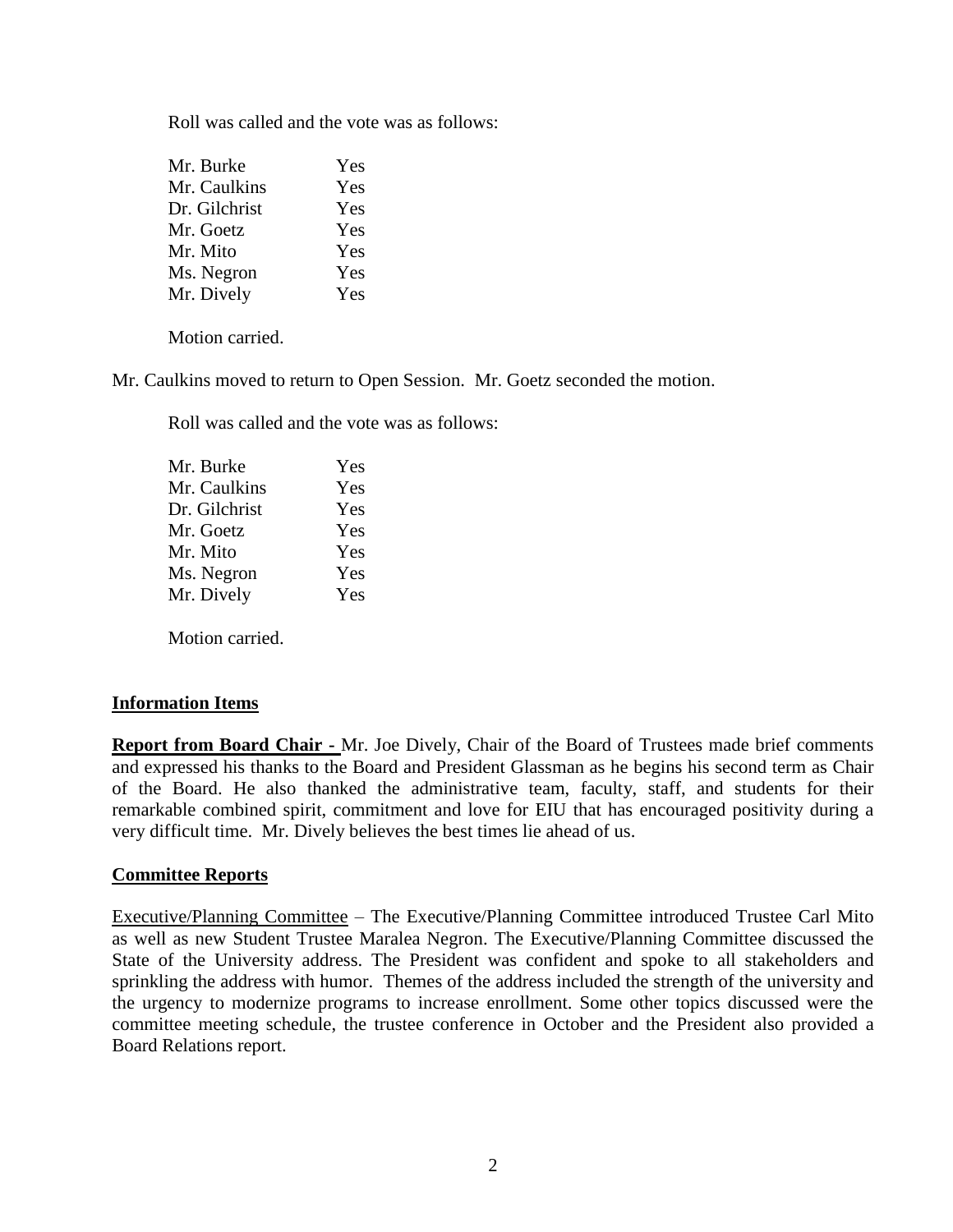Finance/Audit Committee – Ms. Leigh Moon, Internal Auditor, presented her department's annual report and audit plan for 2017. Interim VP McCann and Dr. Glassman discussed the status of the 2017 budget and 2018 preliminary budget and capital plan. A revised document supporting both was distributed. The Committee was not ready to take the document forward to the Board. Additional information regarding the 2017 budget was still needed from the Legislature.

## Board Regulations – No Report

Academic and Student Affairs Committee – Mr. Kent Martin, the new UPD Chief, was introduced as well as new Admissions Office staff. Interim VP Drake provided an update on Fall 2016 opening events, Family Weekend, and Homecoming events. Provost Lord provided an update on Program Initiatives and the AVP for Enrollment Management Search.

# **Action Items**

1. Mr. Burke moved to approve the minutes of the Board Meeting on June 24, 2016, as corrected and the minutes of the Board Retreat on June 25, 2016. Mr. Mito seconded the motion.

Roll was called and the vote was as follows:

| Yes     |
|---------|
| Abstain |
| Yes     |
| Yes     |
| Yes     |
| Yes     |
| Yes     |
|         |

Motion carried.

2. Mr. Goetz moved to review and complete the Ohio Valley Conference Governing Board Certification Form for Academic Year 2016-17. Mr. Caulkins seconded the motion.

Roll was called and the vote was as follows:

| Mr. Burke     | Yes |
|---------------|-----|
| Mr. Caulkins  | Yes |
| Dr. Gilchrist | Yes |
| Mr. Goetz     | Yes |
| Mr. Mito      | Yes |
| Ms. Negron    | Yes |
| Mr. Dively    | Yes |

Motion carried.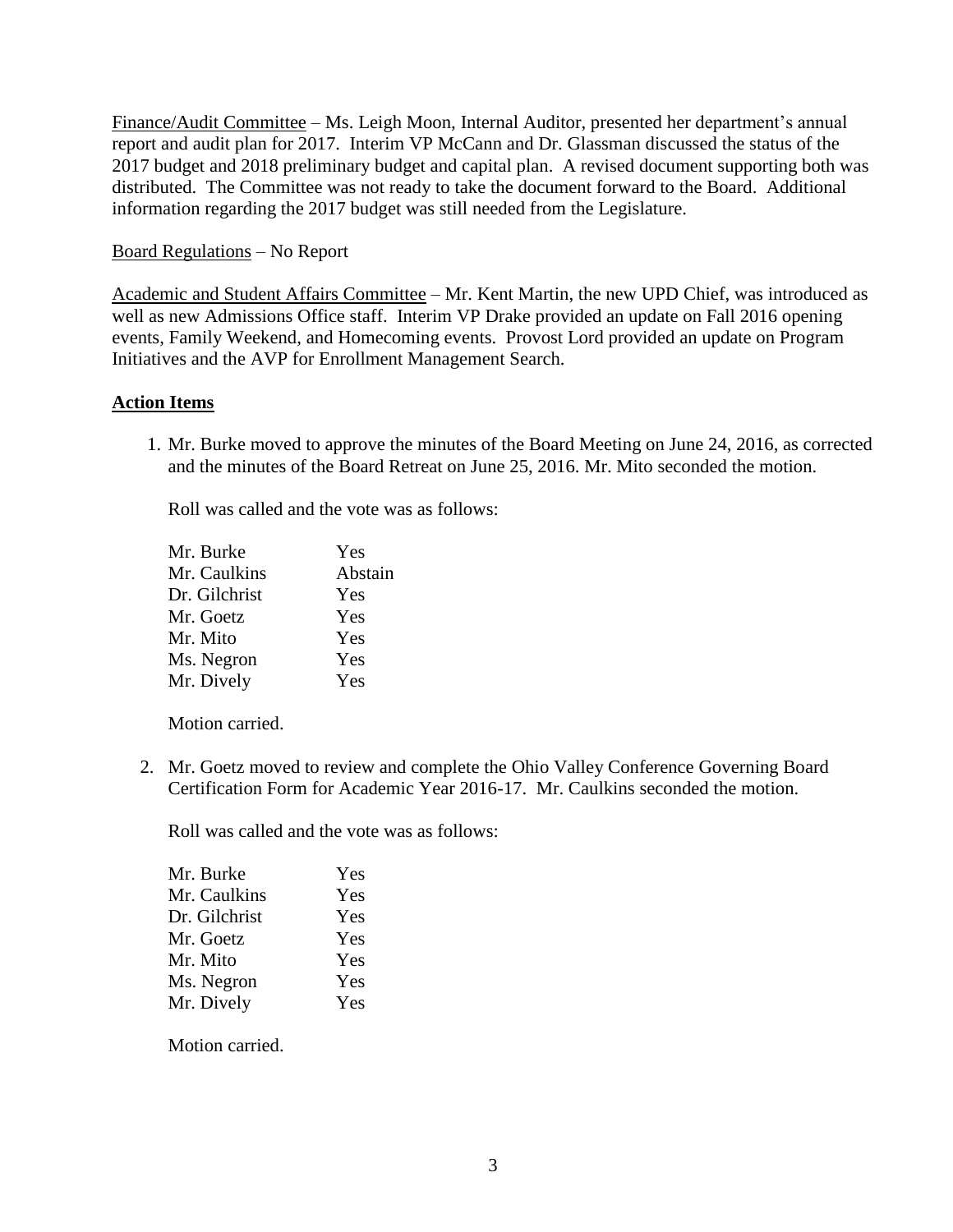3. Mr. Burke moved to approve the use of the external search firm, Witt/Kieffer, in the search for a Provost and Vice President for Academic Affairs. The fund source is Appropriated and Income funds. Mr. Mito seconded the motion.

Roll was called and the vote was as follows:

| Mr. Burke     | Yes |
|---------------|-----|
| Mr. Caulkins  | Yes |
| Dr. Gilchrist | Yes |
| Mr. Goetz     | Yes |
| Mr. Mito      | Yes |
| Ms. Negron    | Yes |
| Mr. Dively    | Yes |
|               |     |

Motion carried.

4. Mr. Caulkins moved to approve the addition to the Tarble Arts Center at a cost not to exceed \$1,024,199.00 (including \$93,109.00 contingency) as follows: General Bid, \$649,000.00; Electrical, \$74,790.00; Plumbing & HVAC, \$ 207,300.00; and Contingency (10%), \$93,109.00 for a Total of \$1,024,199.00. The recommended vendors are: Grunloh Construction Inc., Effingham, IL as the General Contractor, Anderson Electric, Mattoon, IL as the Electrical Contractor, and Davis-Houk Mechanical, Inc., Urbana, IL as the Plumbing & HVAC Contractor. The fund source is Gift Funds.

Procurement had a BEP Goal of 20%. The General Contractor met the goal, Plumbing & HVAC Contractor met the goal, and the Electrical Contractor met the goal.

Ms. Negron seconded the motion.

Roll was called and the vote was as follows:

| Yes |
|-----|
| Yes |
| Yes |
| Yes |
| Yes |
| Yes |
| Yes |
|     |

Motion carried.

5. Mr. Caulkins moved to approve the successor agreement for Painters District Council #58. The painters ratified the agreement on Wednesday, August 31, 2016. There are two members in the unit. The agreement is effective May 1, 2016 through April 30, 2017. The estimated cost of the increase is \$0, unless the classes of administrative and non-negotiated employees receive an increase in FY2017. Ms. Negron seconded the motion.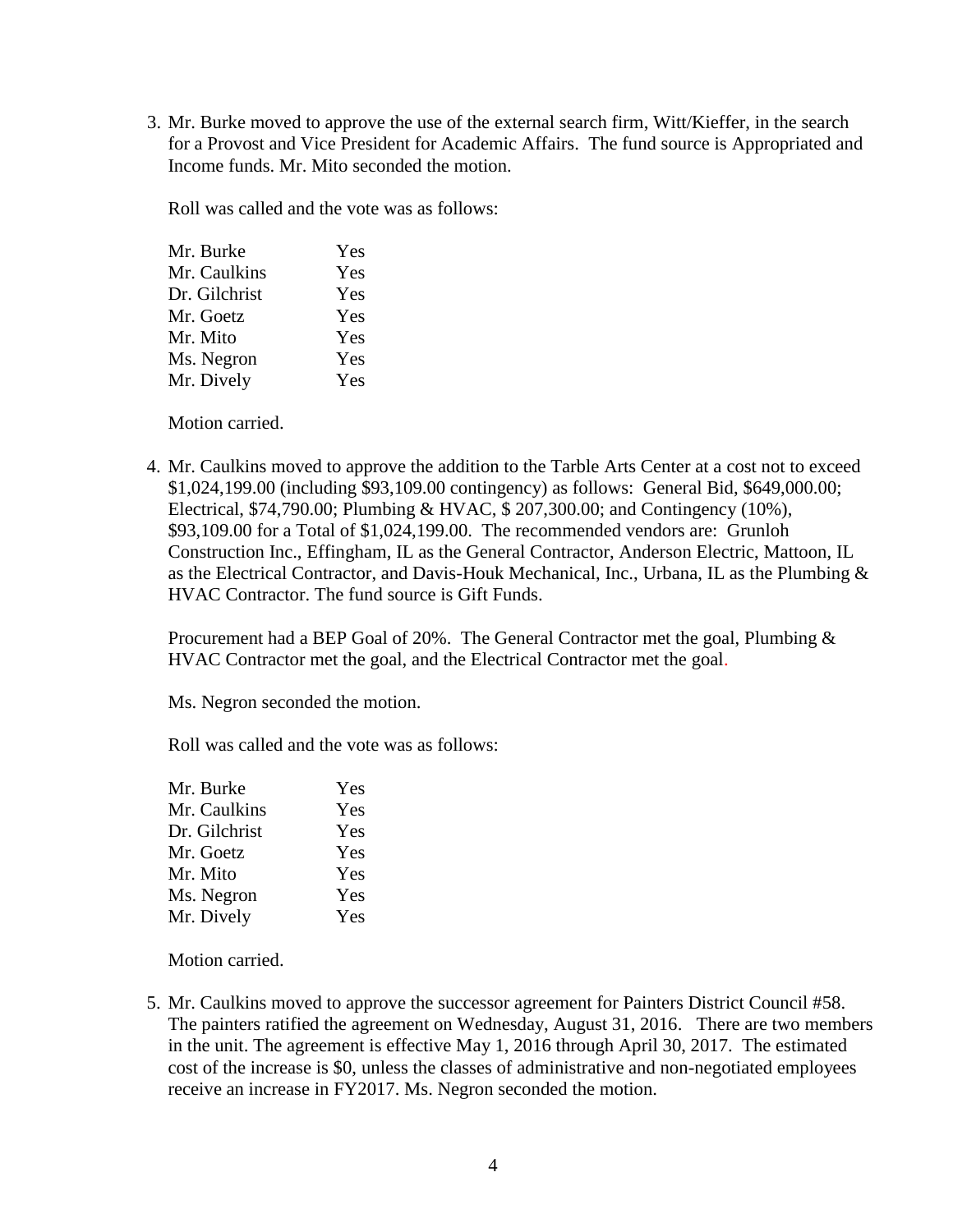Roll was called and the vote was as follows:

| Mr. Burke     | Yes |
|---------------|-----|
| Mr. Caulkins  | Yes |
| Dr. Gilchrist | Yes |
| Mr. Goetz     | Yes |
| Mr. Mito      | Yes |
| Ms. Negron    | Yes |
| Mr. Dively    | Yes |

Motion carried.

6. Mr. Goetz moved to approve the successor agreement for Teamsters Local #26. The Teamsters ratified the agreement on September 1, 2016. There are eight members in the unit. The agreement is effective July 1, 2016 through June 30, 2017. The estimated cost of the increase is \$0, unless the classes of administrative and non-negotiated employees receive an increase in FY2017. Mr. Burke seconded the motion.

Roll was called and the vote was as follows:

| Mr. Burke     | Yes |
|---------------|-----|
| Mr. Caulkins  | Yes |
| Dr. Gilchrist | Yes |
| Mr. Goetz     | Yes |
| Mr. Mito      | Yes |
| Ms. Negron    | Yes |
| Mr. Dively    | Yes |

Motion carried.

7. Mr. Caulkins moved to approve the successor agreement for IBEW Local #146. The Electricians ratified the agreement on September 9, 2016. There are eight members in the unit. The agreement is effective September 1, 2016 through August 31, 2017. Effective July 1, 2016, the bargaining unit employees shall receive prevailing rates in accordance with Illinois Department of Labor rates for Coles County (for Electricians). Ms. Negron seconded the motion.

Roll was called and the vote was as follows:

| Mr. Burke     | Yes        |
|---------------|------------|
| Mr. Caulkins  | Yes        |
| Dr. Gilchrist | <b>Yes</b> |
| Mr. Goetz     | Yes        |
| Mr. Mito      | <b>Yes</b> |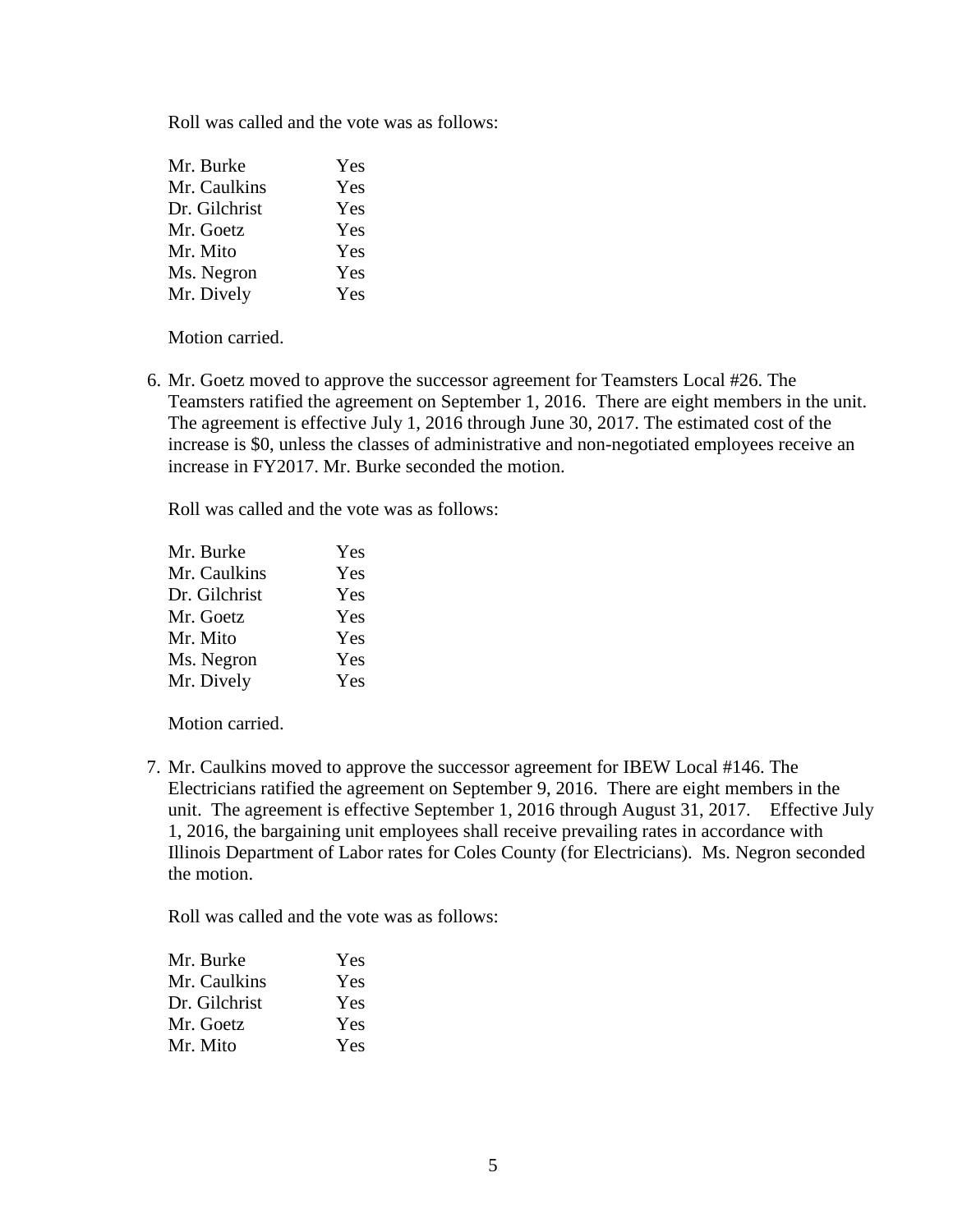| Ms. Negron | Yes |
|------------|-----|
| Mr. Dively | Yes |

Motion carried.

8. Ms. Negron moved to approve the successor agreement for Laborers' Local #159. The Laborers ratified the agreement on September 8, 2016. There are approximately two members in the unit. The agreement is effective July 1, 2016 through June 30, 2017. Effective July 1, 2016, the bargaining unit employees shall receive prevailing rates in accordance with Illinois Department of Labor rates for Coles County (Laborers). Dr. Gilchrist seconded the motion.

Roll was called and the vote was as follows:

| Mr. Burke     | Yes     |
|---------------|---------|
| Mr. Caulkins  | Yes     |
| Dr. Gilchrist | Yes     |
| Mr. Goetz     | Abstain |
| Mr. Mito      | Yes     |
| Ms. Negron    | Yes     |
| Mr. Dively    | Yes     |
|               |         |

Motion carried.

# **Information Items (continued)**

## **President's Report**

Dr. Glassman introduced Mr. Mark Hudson, Director of Housing and Dining Services, who gave the Housing Report, Mr. Tom Michael, Director of Athletics, who gave the Intercollegiate Athletics Report and Dr. Shawn Peoples, Interim Director of Civil Rights, who gave the Title IX Compliance Report.

## **Housing Report**

Mr. Mark Hudson, Director of Housing and Dining Services, provided a power point for the Council highlighting the changes in Housing and Dining Services over the years and speaking to some of the renovations that have taken place in the student living quarters, dining services, and the food court.

## **Intercollegiate Athletics Report**

Tom Michael, Athletics Director, provided a "Year in Review" for Intercollegiate Athletics. Intercollegiate Athletics' (IA) mission and goal is to bring student-athletes to EIU for them to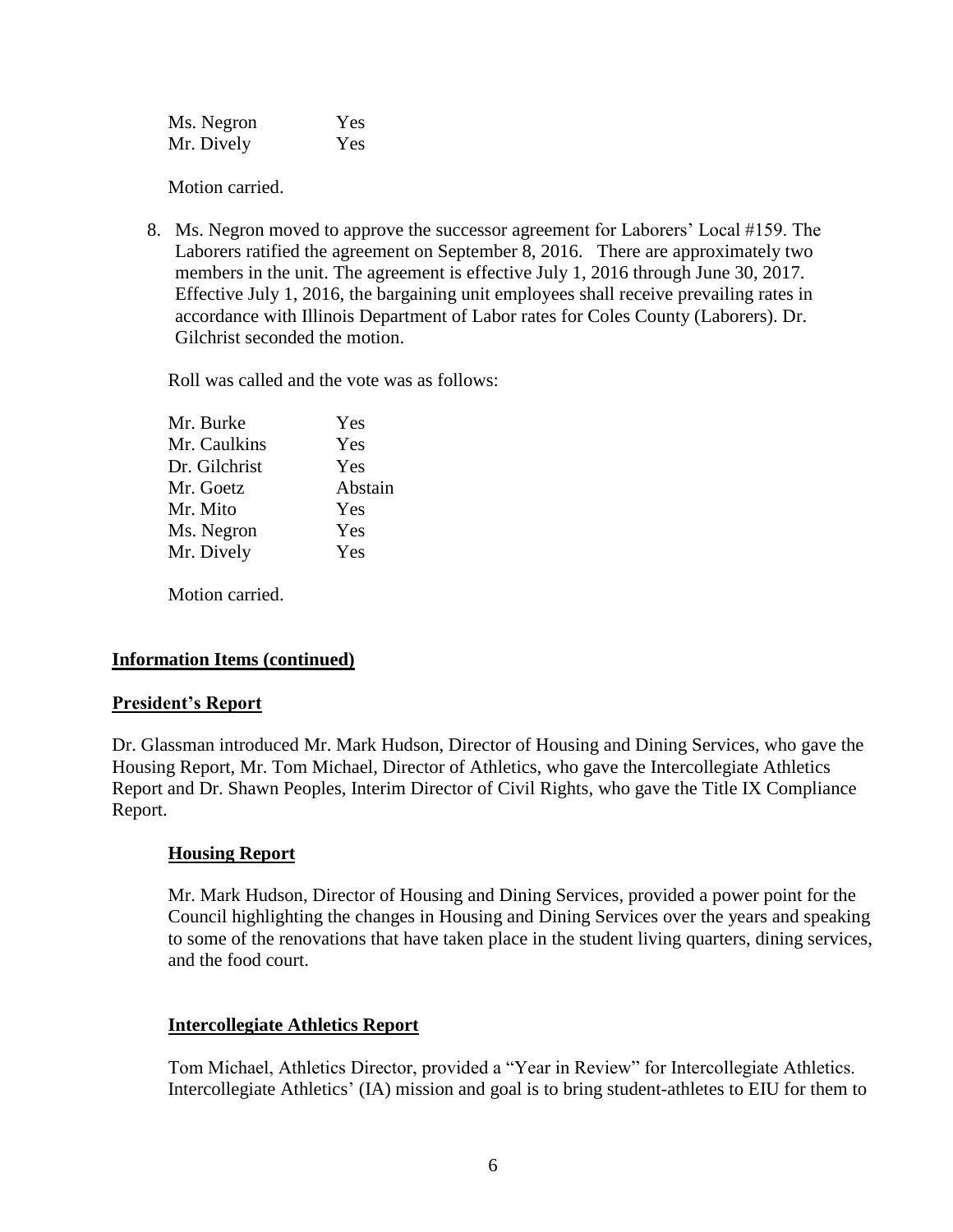earn their degree, participate in a championship program and leave here much better and more prepared to be successful when they enter the real world. EIU's student-athletes have performed at a very high level academically. In the fall semester, the overall GPA for all sports was 3.16, and in the spring semester, the overall GPA for all sports was 3.25. EIU student-athletes led the Ohio Valley Conference with 37 Medal of Honor winners, recognizing student-athletes with a perfect GPA of 4.0

The financial climate at EIU has been challenging in the past year but the Athletic Department has balanced their department budget for FY16. IA worked diligently in the past two years making difficult adjustments while staff and coaches made sacrifices to balance the Athletic Department's budget.

EIU student-athletes give back to the community. During the 2015-16 academic year, the student-athletes completed over 5,000 community service hours to the Charleston/Mattoon and Coles County communities by engaging in a variety of events, such as speaking and reading to middle school kids, sponsoring blood drives and helping with Habitat for Humanity.

# **Title IX Compliance Report**

Dr. Peoples talked about Title IX as it applies to Athletics and gender equity in sports and about Title IX as it applies to sexual discrimination, specifically sexual assault and harassment.

## **Reports from Constituencies**

Faculty Senate – Dr. Jemmie Robertson thanked President Glassman for coming to the Senate to discuss the Vitalization Project. One concern is how the draft reports from the Workgroups will be shared across campus. Dr. Robertson also expressed his appreciation for the free press that Jimmy Garoppolo has received, and he felt that there are many other accomplished students on campus.

## Staff Senate – No report

Student Government – Ms. Catie Witt's presentation for the Board of Trustees included an overview of traditional events that took place at EIU including First Night, Panther Palooza, Prowlin' with the Prez, Voter Registration Drive and It's on Us Campaign.